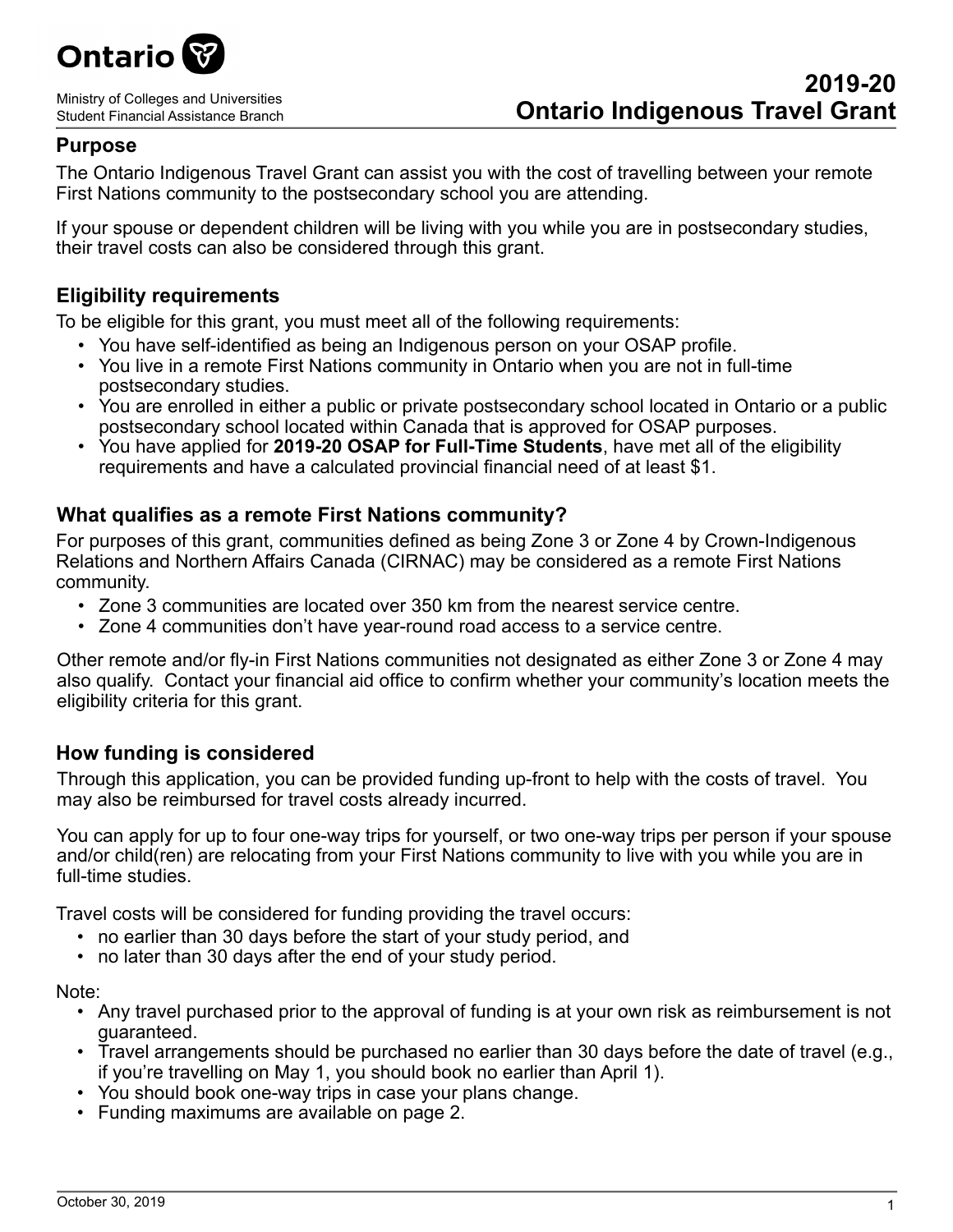## **Funding maximums**

Your travel costs between your remote First Nations community and your postsecondary school will be considered as follows:

### **If you are single or if your spouse and/or dependent children are not relocating to live with you during your study period:**

- Air travel: \$1,300 per trip for a maximum of four one-way trips (up to \$5,200 total) per academic year.
- Other travel methods (e.g., train, bus, boat, taxi), excluding private vehicles: \$75 each trip for a maximum of four one-way trips (up to \$300 total) per academic year.
- Travel by private vehicle: \$0.41 per kilometer travelled.

### **If your spouse and/or dependent children are relocating as well to live with you during your study period:**

- Air travel: \$1,300 per trip for a maximum of two one-way trips per person (up to \$2,600 total per person) per academic year.
- Other travel methods (e.g., train, bus, boat, taxi), excluding private vehicles: \$75 each trip for a maximum of two one-way trips per person (up to \$150 total per person) per academic year.
- Transportation by private vehicle: \$0.41 per kilometer travelled.

## **Required documents**

Funding is determined on a per-trip basis. You must provide documentation for each one-way trip that funding is provided. Interim documentation is required if you are requesting funding for a trip that has not yet occurred and/or has not yet been booked. See Section D: Required documentation on the application for complete details.

## **How to submit this application**

You can upload your completed application online. Log into the OSAP website (ontario.ca/osap) to use the "Print or upload documents" button. Or, you can submit a paper copy as follows:

## **If you're going to a school in Ontario:**

Send the completed form and all required documents to your school's financial aid office.

### **If you're going to a school outside of Ontario:**

Send your completed application and all required documents to: Student Financial Assistance Branch Ministry of Colleges and Universities PO Box 4500 189 Red River Road, 4th Floor Thunder Bay, Ontario P7B 6G9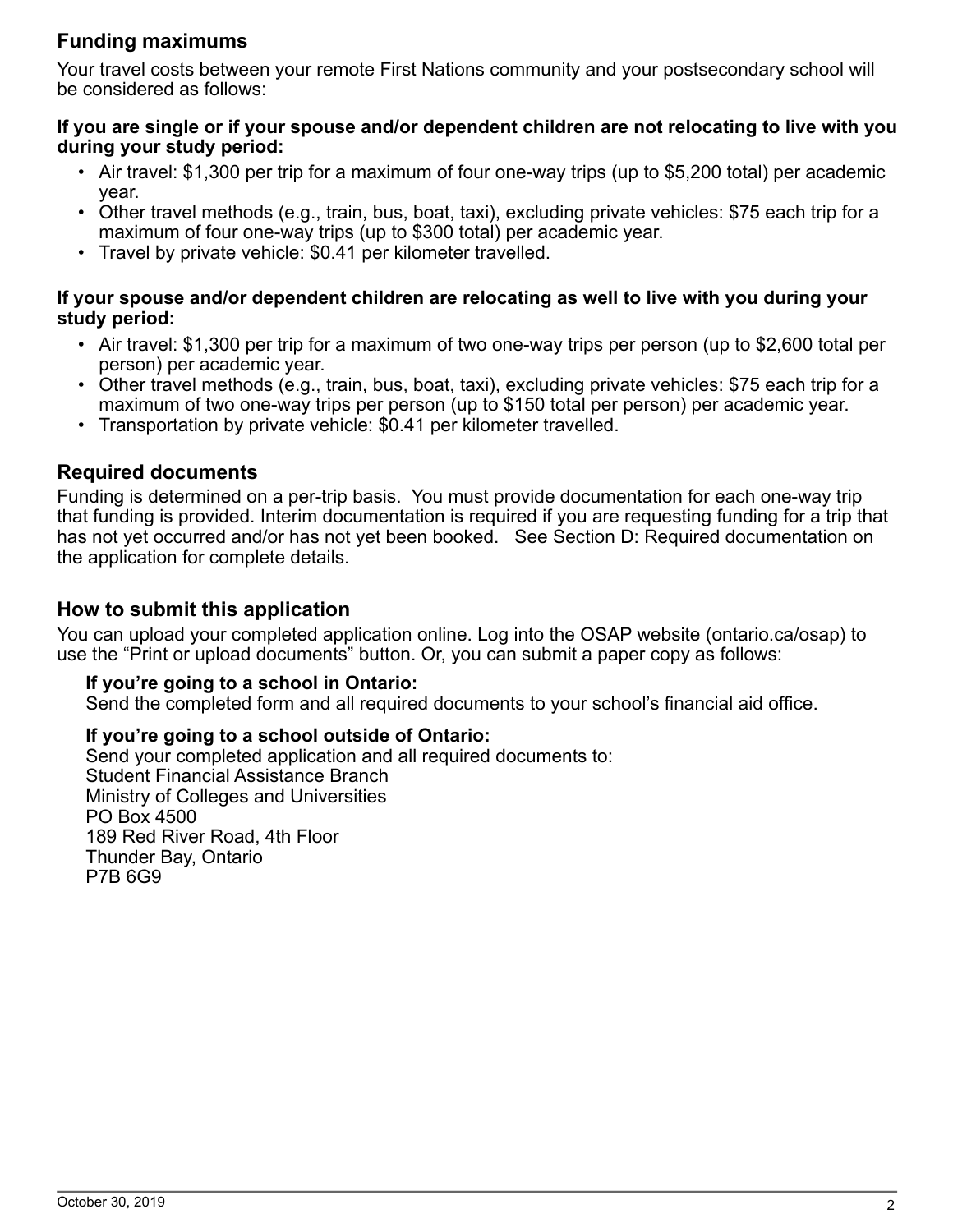## **Application and required document deadlines**

## **Application deadline**

Your application must be received by your financial aid office or the ministry no later than 60 days **before** the end of your 2019-20 study period.

## **Proof of travel documents**

Your proof of travel must be received by your financial aid office or the ministry no later than 60 days **after** the end of your 2019-20 study period.

If documentation is not provided and/or the actual travel costs for a trip are less than the approved grant amount, you will have to return all or a portion of the funds issued. Contact your financial aid office for details.

## **Questions?**

#### **If you're going to a school in Ontario:**  Contact the financial aid office at your school.

## **If you're going to a school outside Ontario:**

Contact the ministry at: Student Financial Assistance Branch Ministry of Colleges and Universities PO Box 4500 189 Red River Road, 4th Floor Thunder Bay, Ontario P7B 6G9

General inquiry telephone service is available Monday to Friday, 8:30 a.m. – 4:30 p.m. (Eastern Time) Telephone: 807-343-7260 Toll-free in North America: 1-877-OSAP-411 or 1-877-672-7411 TTY: 1-800-465-3958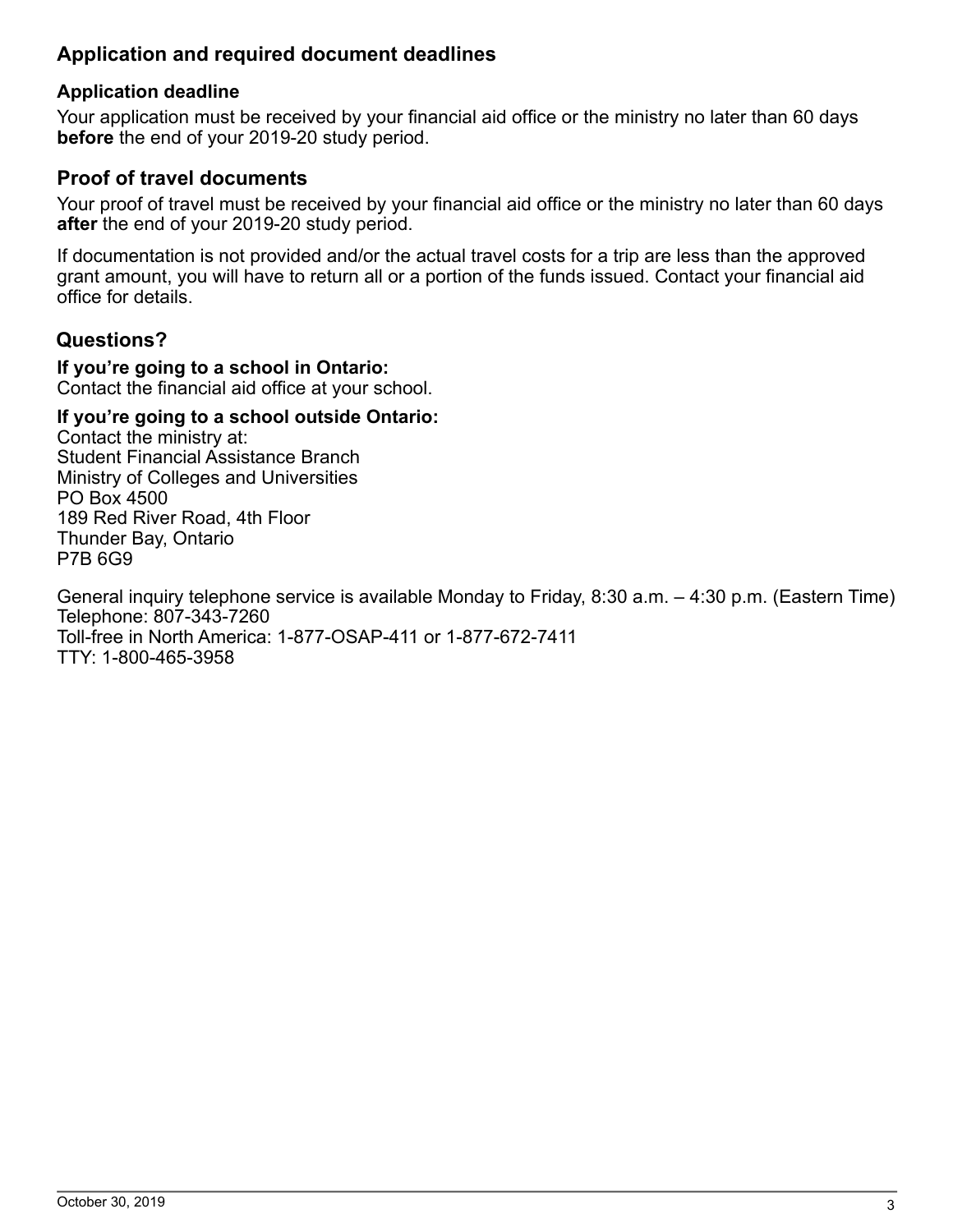

Ministry of Colleges and Universities Student Financial Assistance Branch

# **2019-20 Ontario Indigenous Travel Grant**

| <b>Section A: Personal information</b>                         |                                                     |
|----------------------------------------------------------------|-----------------------------------------------------|
| <b>Social Insurance Number:</b>                                | <b>Ontario Education Number (OEN), if assigned:</b> |
|                                                                |                                                     |
| Last name:                                                     |                                                     |
|                                                                |                                                     |
| <b>First name:</b>                                             |                                                     |
|                                                                |                                                     |
| <b>Mailing address</b>                                         |                                                     |
| Street number and name, rural route, or post office box:       | <b>Apartment:</b>                                   |
|                                                                |                                                     |
| Street number and name, rural route, or post office box:       | Postal code or zip code:                            |
|                                                                |                                                     |
| City, town, or post office:                                    | <b>Province or state:</b>                           |
|                                                                |                                                     |
| <b>Country:</b>                                                | Area code and telephone number:                     |
|                                                                |                                                     |
| Section B: Information about your school and study period      |                                                     |
| Name of school:                                                |                                                     |
|                                                                |                                                     |
| <b>Student number:</b>                                         |                                                     |
|                                                                |                                                     |
| What are the start and end dates of your 2019-20 study period? |                                                     |
| From:<br>To:                                                   |                                                     |
| Month<br>Year<br>Month<br>Year                                 |                                                     |
|                                                                |                                                     |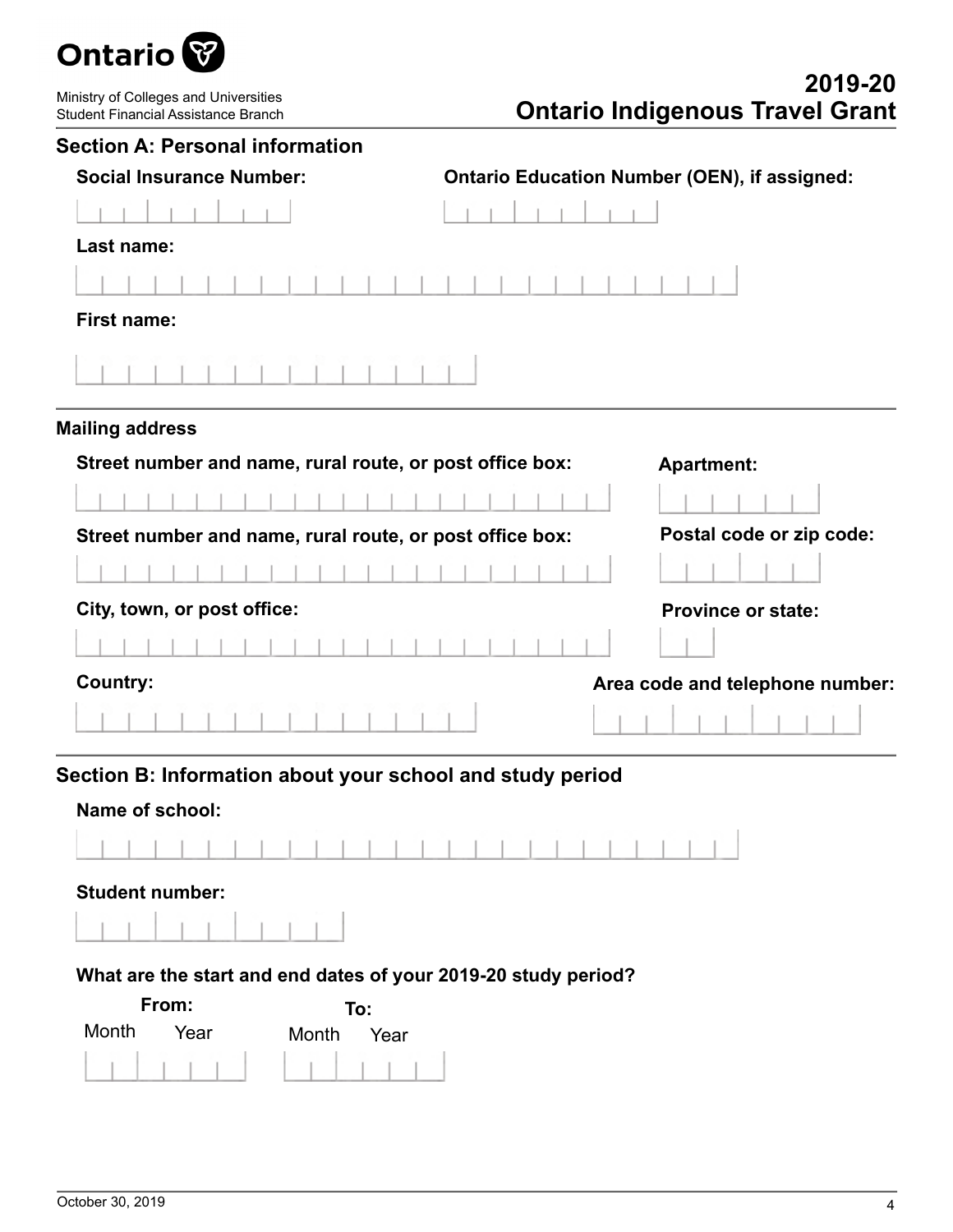### **Section C: Travel Details**

**1. What is the address in your First Nations community where you, your spouse and/or dependent children (if applicable) live when you are not in full-time studies?**

| Street number and name, rural route, or post office box: | <b>Apartment:</b> |  |  |  |
|----------------------------------------------------------|-------------------|--|--|--|
|                                                          |                   |  |  |  |
| Street number and name, rural route, or post office box: | <b>Province:</b>  |  |  |  |
|                                                          |                   |  |  |  |
| <b>Name of First Nations Community:</b>                  | Postal code:      |  |  |  |
|                                                          |                   |  |  |  |

- **2. How many one-way trips do you expect to take between your First Nations community and your postsecondary school during the 2019-20 academic year?**
- **3. What methods of transportation will you use to travel between your community and the school you are attending? For each method selected, provide the one-way cost (estimated or actual) using the most economical means of travel.**

| Air                                                              | \$ |
|------------------------------------------------------------------|----|
| <b>Bus/shuttle service</b>                                       | \$ |
| Ferry/boat                                                       | \$ |
| Train                                                            | \$ |
| Taxi                                                             | \$ |
| Private vehicle<br># of km $\boxed{\phantom{1}}$ x \$0.41/per km | \$ |
| Total cost per one-way trip                                      | \$ |

**4. If you are married or in a common-law relationship: Will your spouse be relocating from your remote First Nations community to live with you during your 2019-20 study period?**

 $\Box$  Yes – Provide details about your spouse and their travel costs in question 5.

 $\Box$  No – Go to question 8.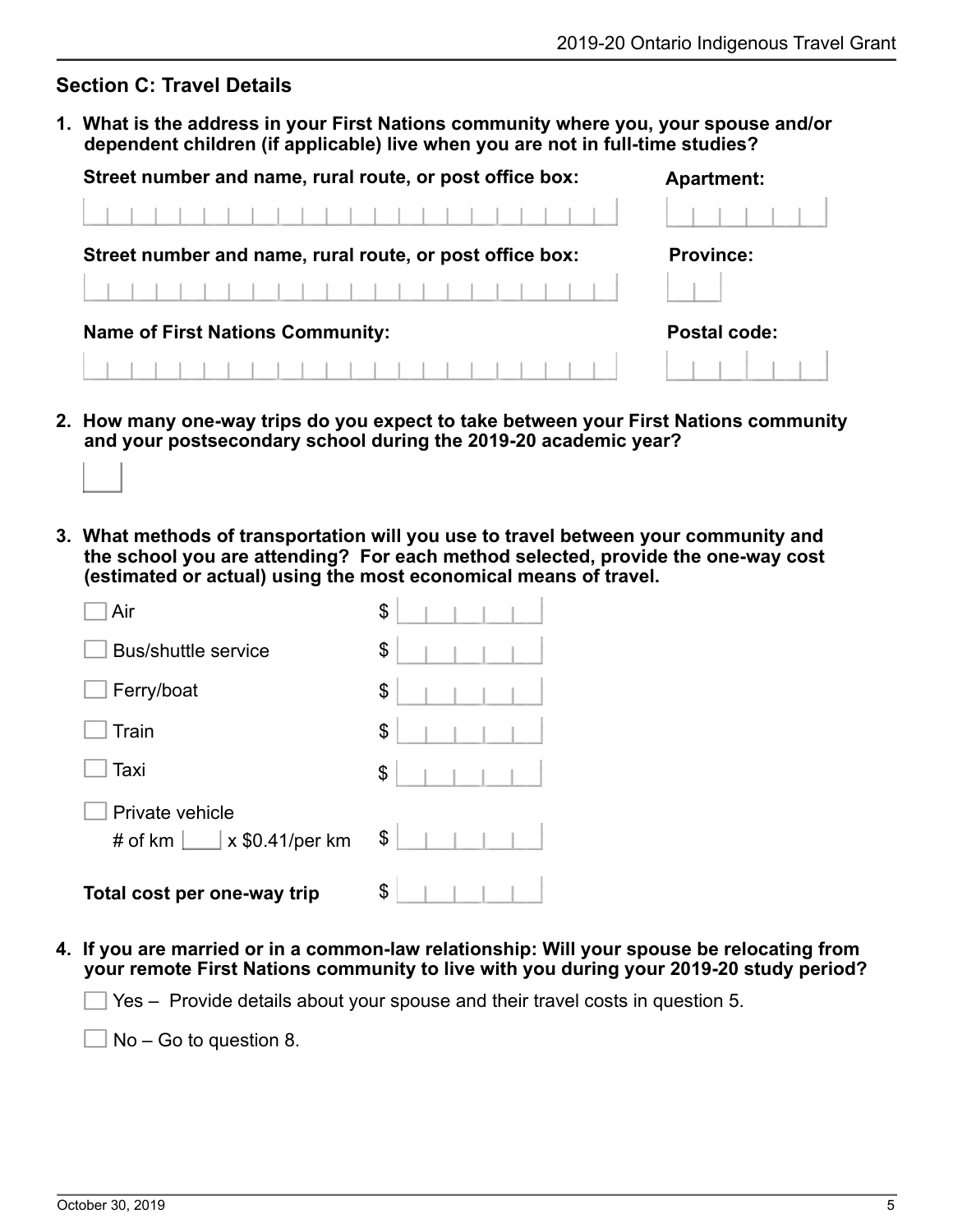#### **5. Spouse's first name:**

#### **6. Spouse's last name:**

**7. What methods of transportation will your spouse use to travel between your community and the school you are attending? For each method selected, provide the one-way cost (estimated or actual) using the most economical means of travel.**

If you and your spouse are planning to travel together, leave the taxi and private vehicle fields for spouse as blank.

| Air                                                          | \$ |
|--------------------------------------------------------------|----|
| <b>Bus/shuttle service</b>                                   | \$ |
| Ferry/boat                                                   | \$ |
| Train                                                        | \$ |
| Taxi                                                         | \$ |
| Private vehicle<br>$\vert$ x \$0.41/per km<br># of $km \mid$ | \$ |
| Total cost per one-way trip                                  | \$ |

#### **8. If you have dependent children: Will your dependent children be relocating from your remote First Nations community to live with you during your 2019-20 study period?**

Yes – Provide details about your dependent children's travel costs in question 9.

No – Go to Section D: Required documentation.

#### **9. Dependent Children Travel Details**

Provide the first and last name and the travel details for each dependent child who will be relocating to live with you during your 2019-20 study period. For each method selected, provide the one-way cost (estimated or actual) using the most economical means of travel.

If you have more than three dependent children who are relocating to live with you during your 2019-20 study period, provide the first and last name and travel details for each child on a separate sheet of paper and attach it to this application.

All taxi and private vehicle costs must be claimed by the student or the spouse (whomever the children are travelling with).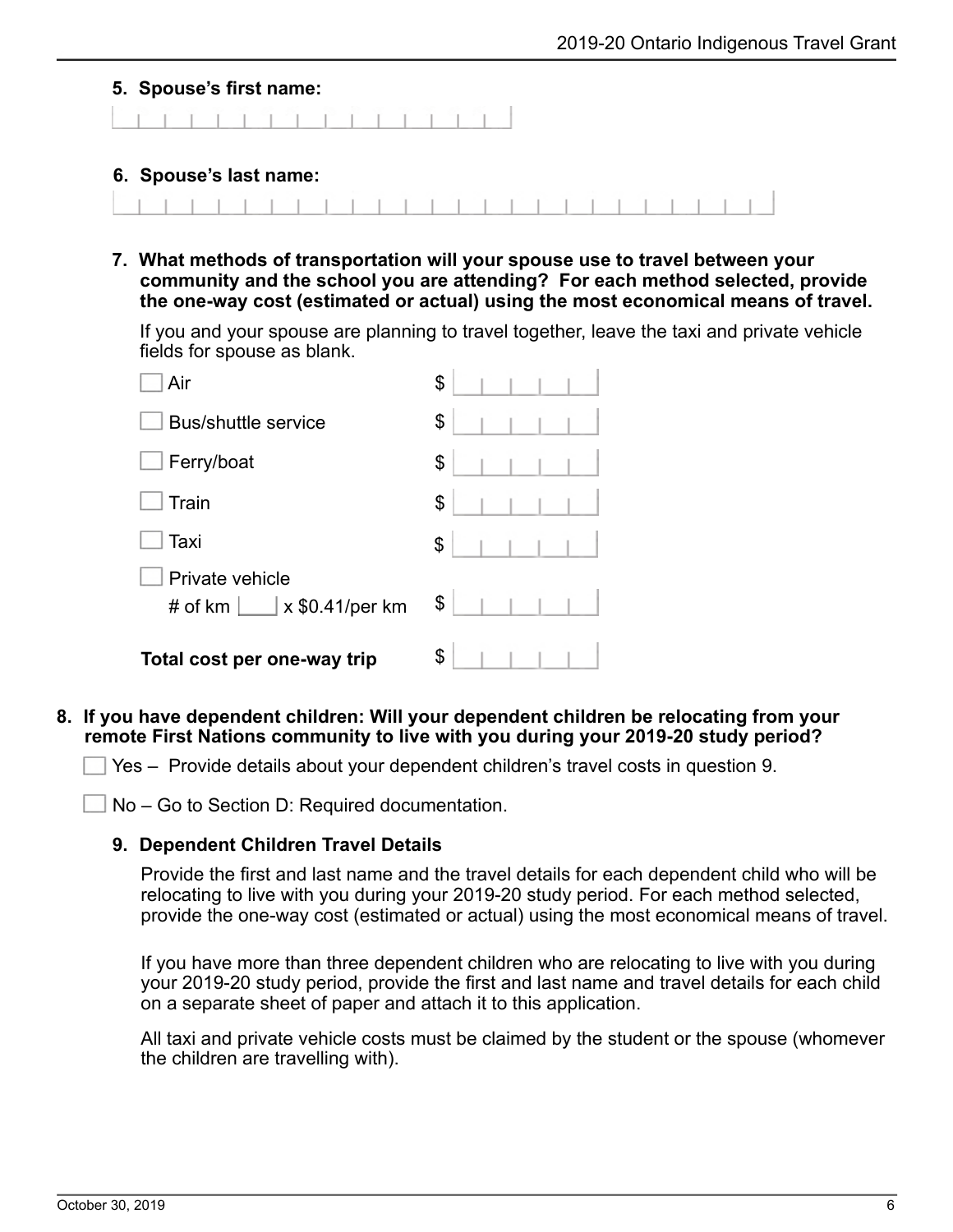| <b>Dependent child 1</b> |  |
|--------------------------|--|
|--------------------------|--|

| <b>First name:</b>                                           |                           |              |              |              |  |  |  |  |  |  |
|--------------------------------------------------------------|---------------------------|--------------|--------------|--------------|--|--|--|--|--|--|
|                                                              |                           |              |              |              |  |  |  |  |  |  |
| Last name:                                                   |                           |              |              |              |  |  |  |  |  |  |
| <b>Child 1 travel details:</b>                               |                           |              |              |              |  |  |  |  |  |  |
| Air                                                          | $\boldsymbol{\mathsf{S}}$ |              |              |              |  |  |  |  |  |  |
| <b>Bus/shuttle service</b>                                   | \$                        |              |              |              |  |  |  |  |  |  |
| Ferry/boat                                                   | \$                        |              |              |              |  |  |  |  |  |  |
| Train                                                        | \$                        |              |              |              |  |  |  |  |  |  |
| Total cost per one-way trip                                  | \$                        |              |              |              |  |  |  |  |  |  |
| <b>Dependent child 2</b><br><b>First name:</b><br>Last name: |                           |              |              |              |  |  |  |  |  |  |
| <b>Child 2 travel details:</b>                               |                           |              |              |              |  |  |  |  |  |  |
| Air                                                          | \$                        |              |              |              |  |  |  |  |  |  |
| <b>Bus/shuttle service</b>                                   | \$                        |              |              |              |  |  |  |  |  |  |
| $\Box$ Ferry/boat                                            | \$                        | $\mathbb{I}$ | $\mathbb{R}$ | $\mathbb{R}$ |  |  |  |  |  |  |
| Train                                                        | \$                        |              |              |              |  |  |  |  |  |  |
| Total cost per one-way trip                                  | $\mathfrak{S}$            |              |              |              |  |  |  |  |  |  |
| <b>Dependent child 3</b><br>First name:                      |                           |              |              |              |  |  |  |  |  |  |
| Last name:                                                   |                           |              |              |              |  |  |  |  |  |  |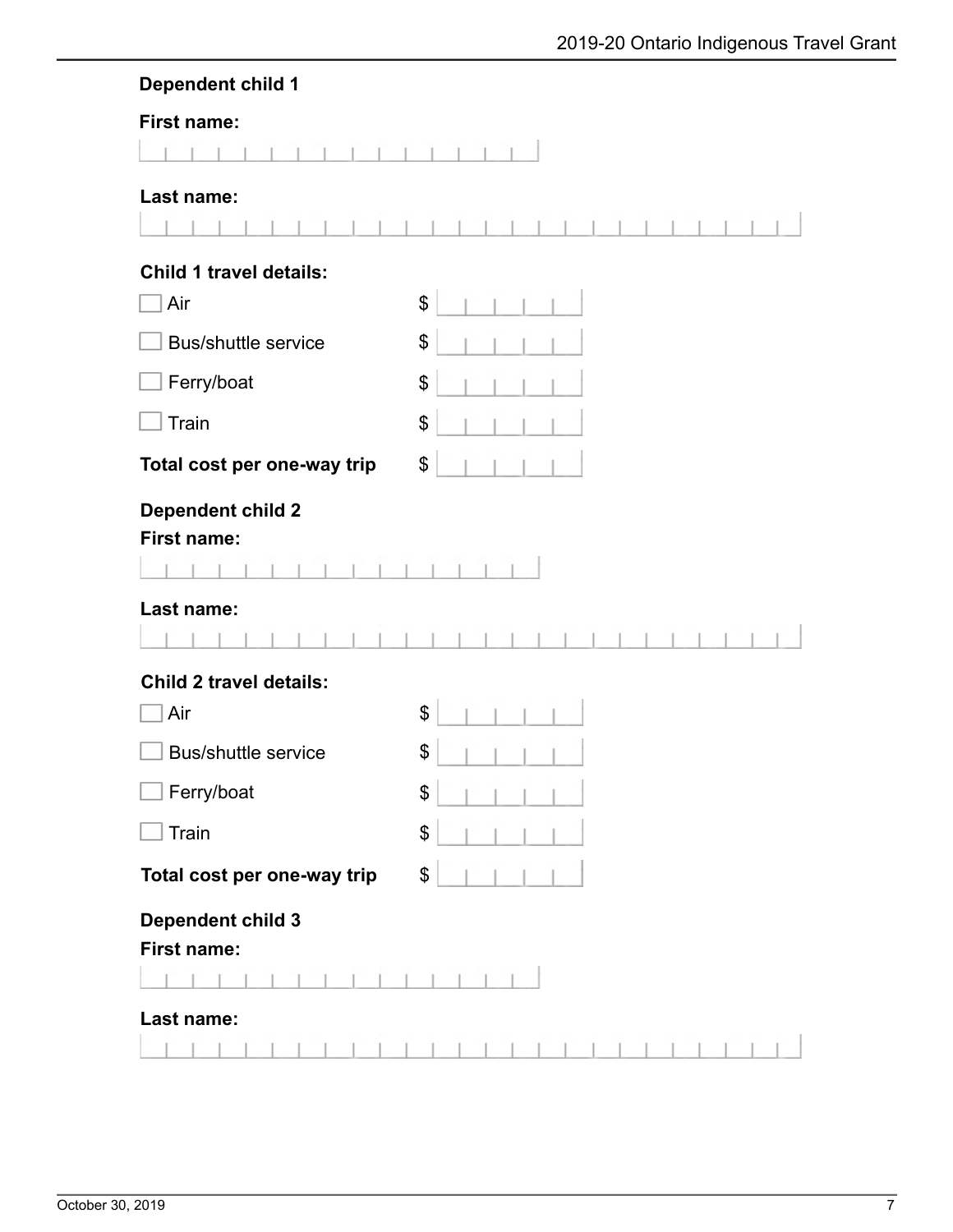### **Child 3 travel details:**

| Air                         | \$ |
|-----------------------------|----|
| <b>Bus/shuttle service</b>  | \$ |
| Ferry/boat                  | \$ |
| Train                       | \$ |
| Total cost per one-way trip | \$ |

## **Section D: Required documentation**

You must provide documentation for each one-way trip that funding was approved. Interim documentation is required if you are requesting funding for a trip that has not yet occurred and/or has not yet been booked.

Documentation is required for each person that a grant has been provided.

### **Trips that have not yet occurred/have not yet been booked**

### **For air, train, boat or bus travel:**

- If the travel has not yet been booked: Proof of expected travel costs (e.g., screen capture from airline website that shows travel date(s) and fares, quote from a travel agent).
- If the travel has already been booked: the trip itinerary or copy of tickets, as well as receipts showing the fare paid for each traveler.

### **For local transportation (e.g. taxi, public transit) between the airport and your destination:**

• Provide an estimate of the expected costs for local transportation. Indicate how you determined the estimate (e.g., transportation website, prior trips made).

### **For transportation by private vehicle:**

- The address of the starting point and destination.
- The kilometers travelled between the two points listed. An estimate can be provided based on Google map if actual mileage is not known.

### **Once a trip is completed**

### **For air, train, boat or bus travel:**

- Boarding pass(es) or ticket(s) for each traveler for all segments of the trip.
- The trip itinerary or receipt showing the departure and arrival destinations, travel date, and fare paid for each traveler.

### **For local transportation (e.g. taxi, public transit) between the airport and your destination:**

- The receipt showing the address/description of the starting point to the destination (e.g., from the airport).
- Receipt must include the total amount paid.

### **For transportation by private vehicle:**

- The address/description of the starting point and destination.
- The kilometers travelled between the two points listed. An estimate can be provided based on Google map if actual mileage is not known.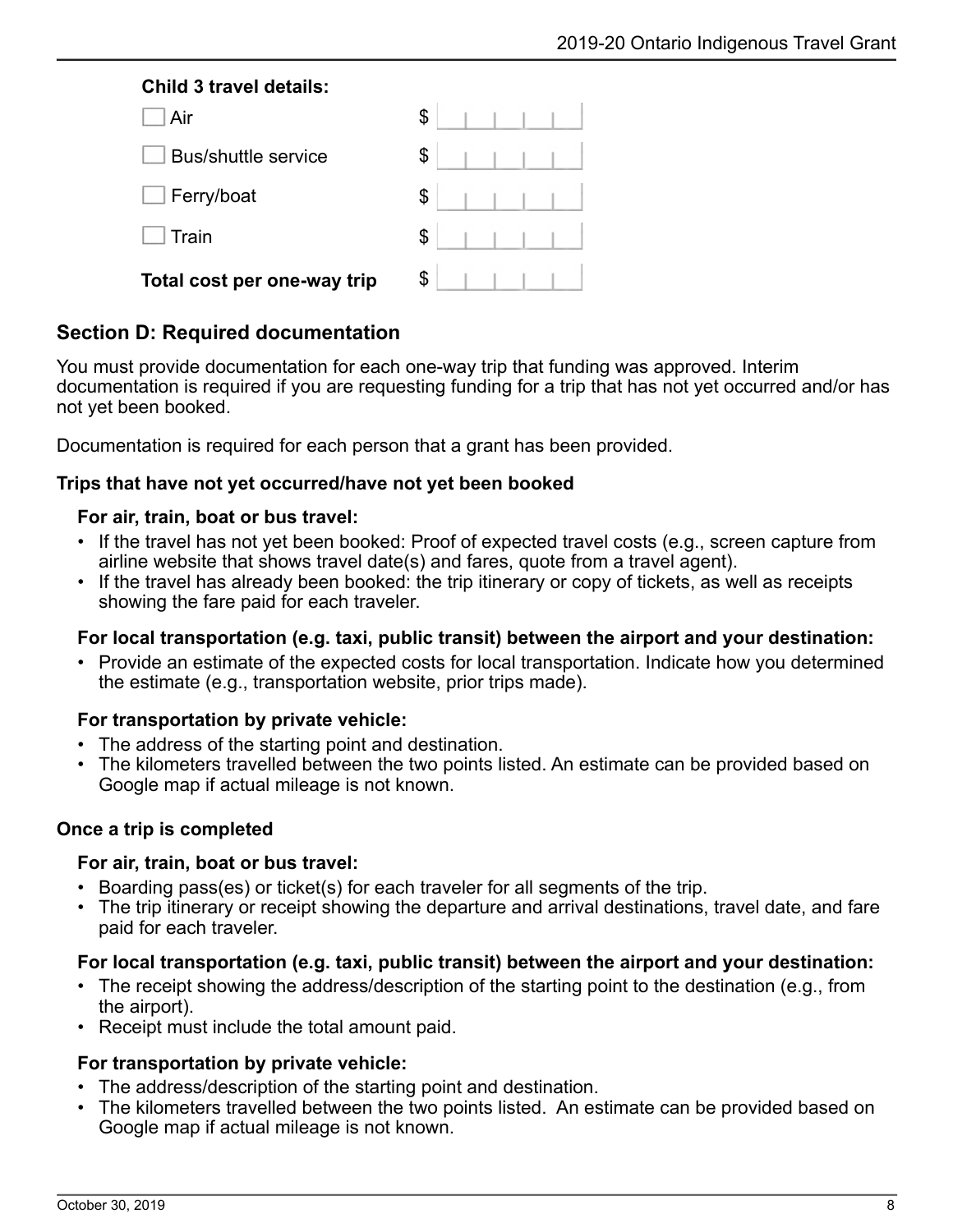## **Section E: Consents, instruction, declarations and signature of applicant**

## **Notice of collection and use of personal information**

Your personal information, including your Social Insurance Number (SIN), provided in connection with your student profile, this application and any previous applications and awards of financial assistance will be used by the Ministry of Colleges and Universities ("ministry") to administer and finance the Ontario Indigenous Travel Grant. Your SIN will be used as a general identifier in administering this grant. The ministry may use other parties for any of these activities. Under agreement with the ministry, your postsecondary school and, where authorized by the ministry, its agents who administer OSAP and its auditors, use your personal information to administer the Ontario Indigenous Travel Grant.

Administration includes: determining your eligibility for an Ontario Indigenous Travel Grant; verifying your application and supporting documentation, including verifying financial assistance provided under any other ministry program; paying your award; verifying your award; auditing your file; assessing and collecting overpayments; enforcing the legislation set out below and your agreements with the ministry; and monitoring and auditing your postsecondary school or its authorized agents to ensure that they are administering the programs appropriately. In addition, administration by the ministry includes public reporting on postsecondary education and training, including the administration and financing of student assistance programs; planning, delivering, evaluating and monitoring student assistance programs for quality and improvements in both content and delivery; conducting risk management, error management, audit and quality assessment activities; conducting inspections or investigations; and conducting research related to postsecondary education and training, including all aspects of the Ontario Indigenous Travel Grant. You may be contacted to participate in surveys related to postsecondary education and training. Financing includes: planning, arranging or providing funding of the Ontario Indigenous Travel Grant.

The ministry collects your personal information under the authority of the Ministry of Training, Colleges and Universities Act, R.S.O. 1990, c.M.19, as amended. The ministry administers the Ontario Indigenous Travel Grant under the authority of ss. 5, 15 and 16 of the Ministry of Training, Colleges and Universities Act, R.S.O. 1990, c.M.19, as amended and s. 10.1 of the Financial Administration Act, R.S.O. 1990, c.F.12, as amended. If you have any questions about the collection or use of this information, contact the Director, Student Financial Assistance Branch, Ministry of Colleges and Universities, PO Box 4500, 189 Red River Road, 4th Floor, Thunder Bay, Ontario, P7B 6G9, 807-343-7260.

### **Student's consent to the indirect collection, use and disclosure of personal information (REQUIRED)**

• I agree that until I provide receipts for and/or repay Ontario Indigenous Travel Grant funds provided to me, and until any assistance under the Ontario Indigenous Travel Grant is assessed and repaid, the ministry can, without limitation, collect and exchange personal information about me that is relevant to the administration and financing of the Ontario Indigenous Travel Grant with my postsecondary school and its authorized financial administrators and auditors; the ministry's contractors, auditors or other authorized third party administrators; collection agencies operated or retained by the federal or provincial government, and consumer reporting agencies.